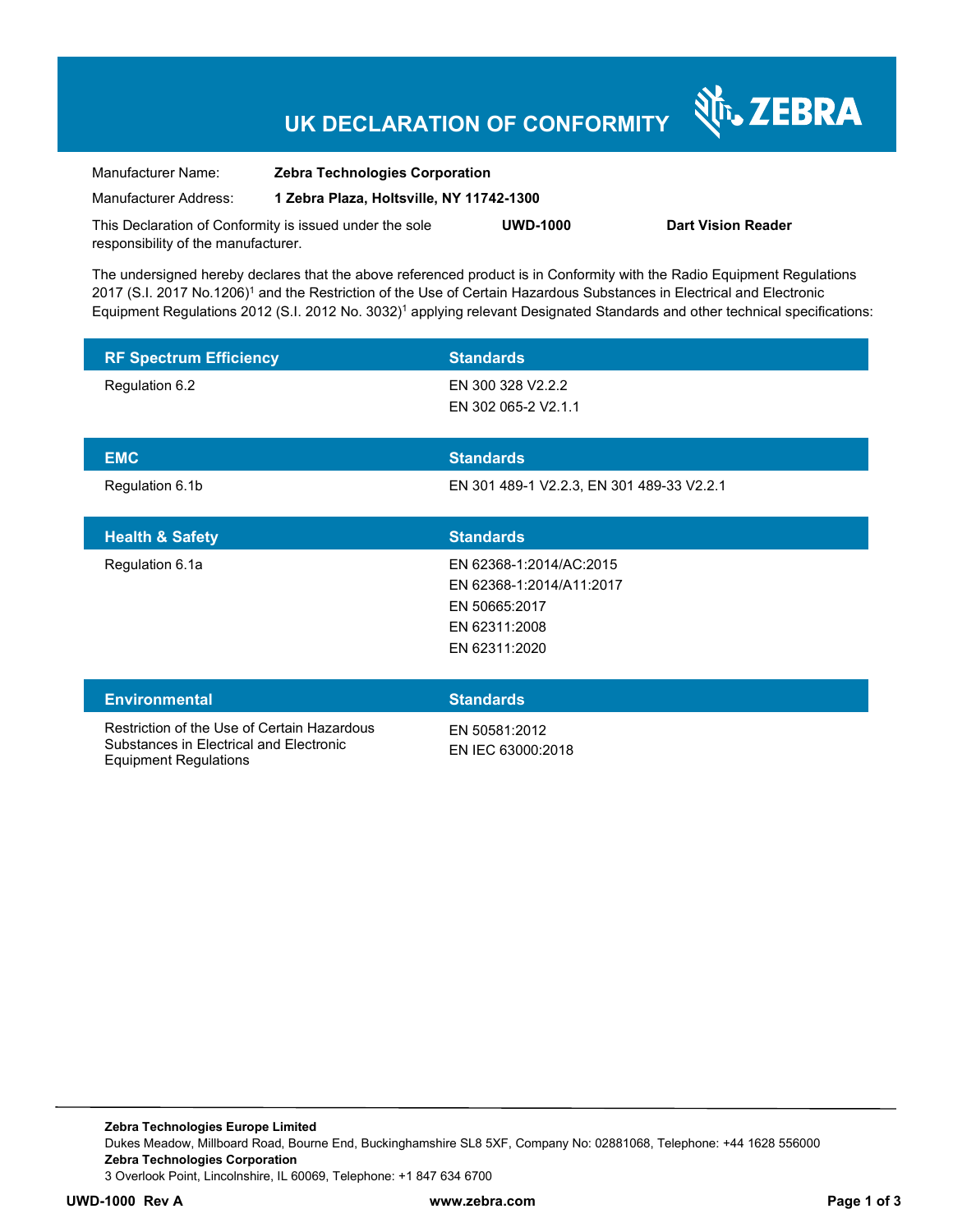## **UK DECLARATION OF CONFORMITY**



With regard to the Radio Equipment Regulations 2017 (S.I. 2017 No.1206)<sup>1</sup>, the conformity assessment procedure referred to in regulation 41(4)(a) and detailed in Schedule 2 has been followed.

1 As amended by applicable EU withdrawal legislation implemented at the time of issuing this declaration

### **Signed on behalf of Zebra Technologies Corporation**

*(Signature of authorized person)* Marco Belli Rev: A Sr. Manager, Regulatory **Date: 11 August 2021** Place: Bourne End, UK